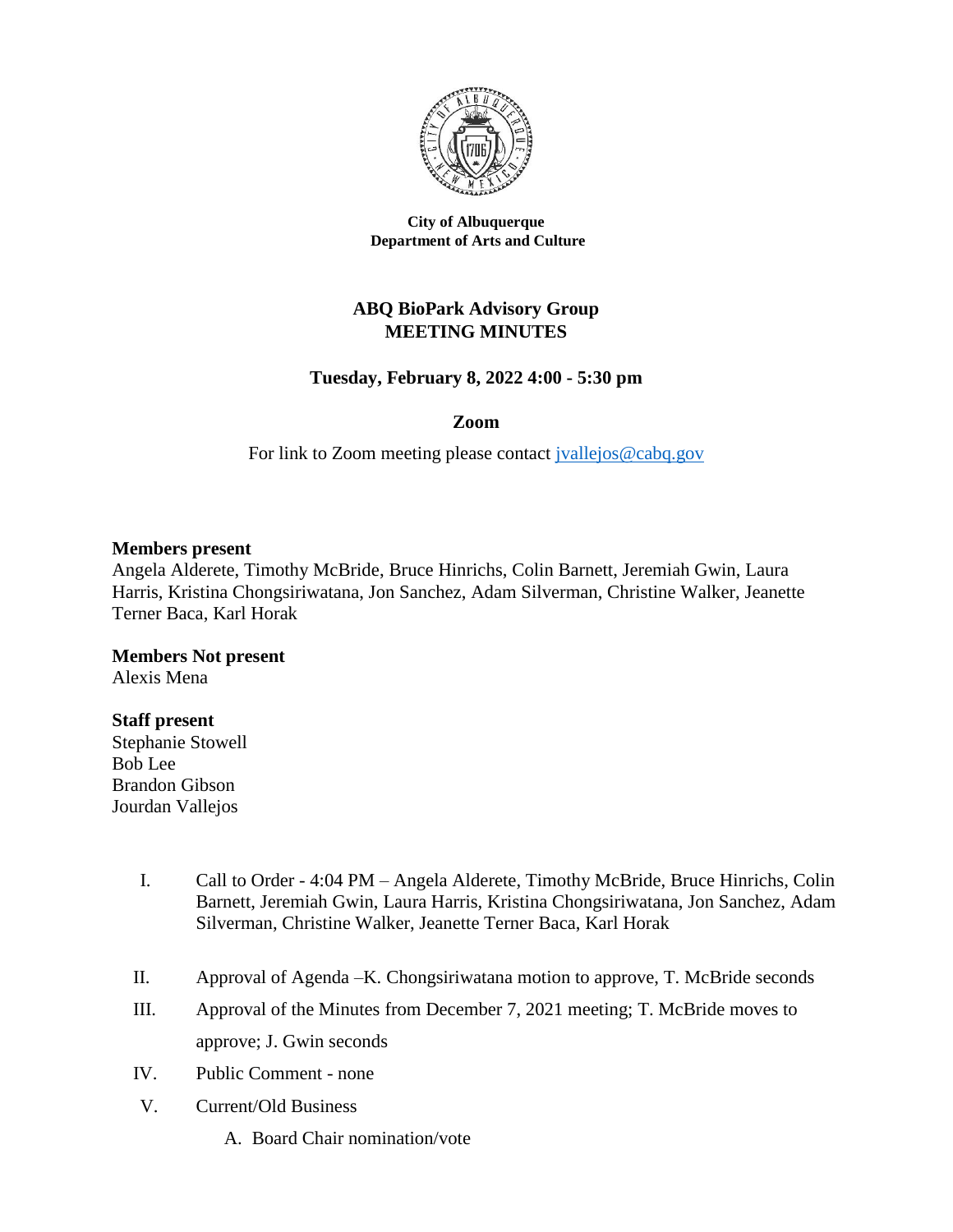- a. Need to nominate and vote new board chair
- b. A. Silverman moves to nominate J. Gwin B. Hinrichs seconds all in favor
- c. K. Chongsiriwatana moves to nominate T. McBride C. Walker seconds - all in favor
- B. Subcommittee Reports and Discussion
	- a. Bylaws Subcommittee
		- i. Continued discussion from previous meeting regarding bylaws. Small changes made concerning language. Clearer parameters added to article regarding conduct of Board members. S. Stowell to clarify with Helen Maestes on some details regarding Board reporting witnessed behavior. Sub committee will incorporate more suggestions and bring to Board again. Hoping for additional draft and approval at next meeting.
	- b. Annual Report Subcommittee
		- i. Discussion regarding draft report. Potential edits suggested. Final report will be sent to B. Gibson and Dr. Shelle. B. Hinrichs moves and K. Chongsiriwatana seconds for changes to be made and approval for report/by laws. All in favor.
- C. Subcommittee Discussion/Formation
	- a. S. Stowell gives relevant updates related to Master plan and Strategic Plan
		- i. Sam Sterling GLMV architects for Master Plan refresh (review and update process). Kick off next week! Might be relevant to conversation about subcommittees.
		- ii. Zoo Advisors draft Strategic Plan taking shape. Mission and vision finalized. Strategic pillars not quite finalized, needs wordsmithing.
	- b. B. Hinrichs suggested three committees
		- i. Collections, Grounds, Community Perception
		- ii. Discussion on expansion of these three suggested categories
		- iii. J. Gwin moves to establish public outreach committee. B. Hinrichs seconds. All in favor.